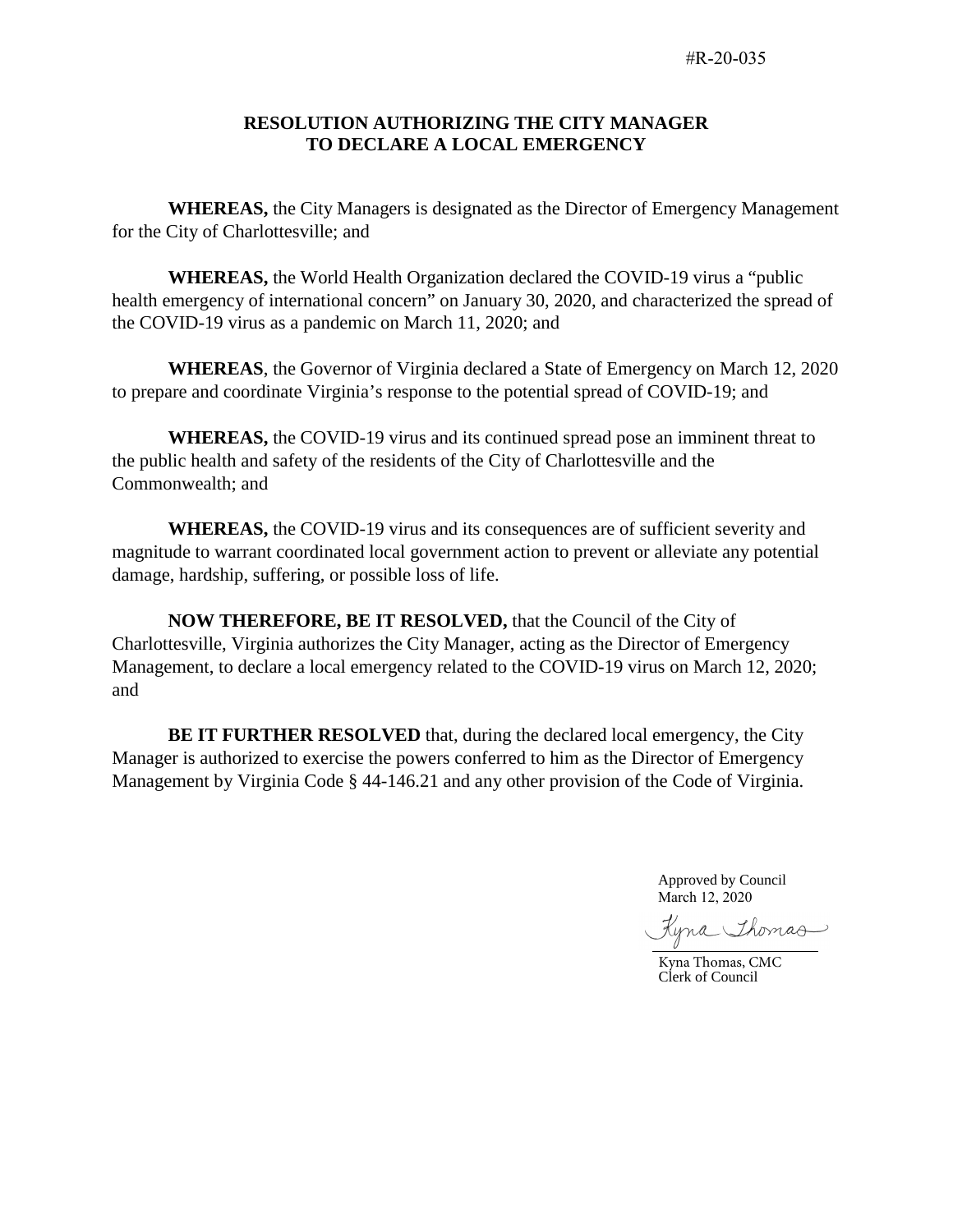## PUBLIC SAFETY ORDER Date: March 12, 2020

## DECLARATION OF A LOCAL EMERGENCY IN RESPONSE TO CORONAVIRUS 2019 (COVID-19)

WHEREAS, the World Health Organization has declared Coronavirus 2019 (COVID-19) a Public Health Emergency of International Concern; and

**WHEREAS**, the World Health Organization declared the spread of COVID-19 a pandemic on March 11, 2020; and

WHEREAS, the Governor of Virginia declared a State of Emergency on March 12, 2020 to prepare and coordinate Virginia's response to the potential spread of COVID-19; and

WHEREAS, the threat to public health and safety to the residents of the City of Charlottesville, Virginia posed by and resulting from the COVID-19 virus is of sufficient severity and magnitude to be an emergency as defined by Virginia Code Section 44-146.16.

NOW, THEREFORE, BE IT RESOLVED pursuant to the authority vested in me by Virginia Code Section 44-146.21, as City Manager and as the City's Director of Emergency Management, I hereby declare that a local emergency exists within the City of Charlottesville. This declaration shall activate the City's local emergency operations plan and authorize the furnishing of aid and assistance thereunder.

BE IT FURTHER RESOLVED pursuant to Virginia Code Section 44-146.21, this Declaration shall authorize the Director of Emergency Management to control, restrict, allocate or regulate the use, sale, production and distribution of food, fuel, clothing and other commodities, materials, goods, services and resource systems which fall only within the boundaries of that jurisdiction and which do not impact systems affecting adjoining or other political subdivisions, enter into contracts and incur obligations necessary to combat such threatened or actual disaster, protect the health and safety of persons and property and provide emergency assistance to the victims of such disaster, and proceed without regard to timeconsuming procedures and formalities prescribed by law (except mandatory constitutional requirements) pertaining to the performance of public work, entering into contracts, incurring of obligations, employment of temporary workers, rental of equipment, purchase of supplies and materials, and other expenditures of public funds (provided that, to the extent, if any that necessary expenditures exceed appropriations in the current approved budget, the City's Director of Finance must verify that unobligated funds are available therefor).

This Declaration is effective upon my signature and shall remain in full force and effect until the Charlottesville City Council considers the confirmation of this Declaration at its next regularly scheduled meeting or at a special meeting within forty-five days of this Declaration, whichever occurs first.